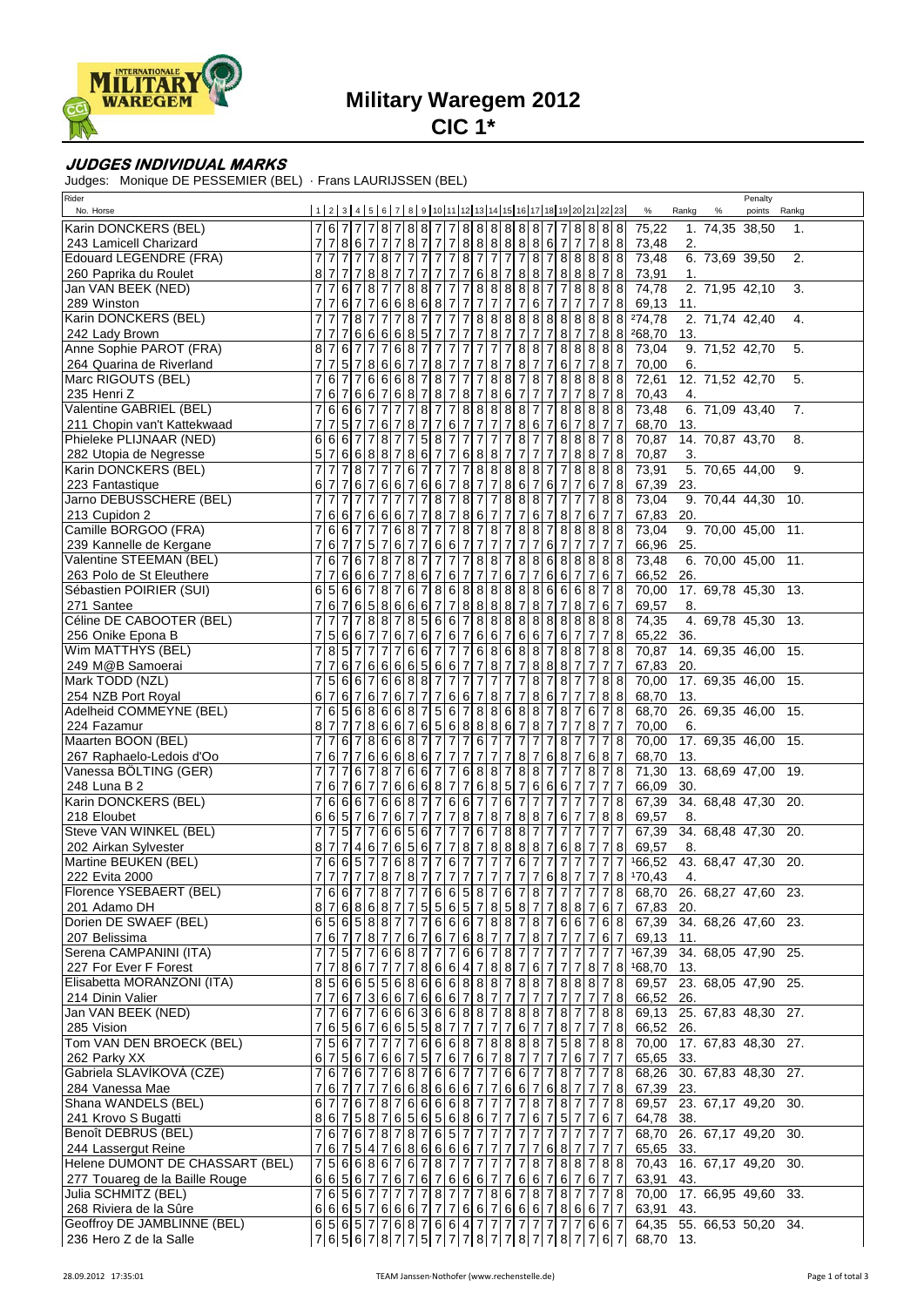

**Military Waregem 2012**

**CIC 1\***

## **JUDGES INDIVIDUAL MARKS**

Judges: Monique DE PESSEMIER (BEL) · Frans LAURIJSSEN (BEL)

| Rider<br>No. Horse                                         |                |                                  |                                |   |                     |                |                  |                               |                                                         |                 |                        |                                                                                |                         |                                   |                     |                  |                                            | 1 2 3 4 5 6 7 8 9 10 11 12 13 14 15 16 17 18 19 20 21 22 23                                                            |                                |                | Penalty<br>%<br>Rankg<br>points Rankg<br>%                                                                                                 |
|------------------------------------------------------------|----------------|----------------------------------|--------------------------------|---|---------------------|----------------|------------------|-------------------------------|---------------------------------------------------------|-----------------|------------------------|--------------------------------------------------------------------------------|-------------------------|-----------------------------------|---------------------|------------------|--------------------------------------------|------------------------------------------------------------------------------------------------------------------------|--------------------------------|----------------|--------------------------------------------------------------------------------------------------------------------------------------------|
| Joerik VERWIMP (BEL)                                       |                |                                  | 6677                           |   |                     | 8 6 6 7        |                  |                               | $5 \mid 7 \mid 7 \mid 7$                                |                 |                        | 768657                                                                         |                         |                                   |                     |                  |                                            | 7 7 7 7 8                                                                                                              |                                |                | 40. 66,53 50,20<br>66,96<br>34.                                                                                                            |
| 261 Parkoffice Emir D                                      |                |                                  | 6 7 6 7 7 6 7                  |   |                     |                |                  |                               |                                                         |                 |                        |                                                                                |                         |                                   |                     |                  |                                            |                                                                                                                        |                                |                | 66,09 30.                                                                                                                                  |
| Jana GUFFENS (BEL)                                         |                |                                  | $\overline{6}$ 7               |   |                     | 8 7            | $\overline{7}$   |                               |                                                         |                 |                        |                                                                                |                         |                                   |                     |                  |                                            | 5   6   7   7   8   5   7   6   5   7   6   7   7   8   8  <br>  7   6   6   8   8   8   8   8   7   6   7   7   7   8 |                                |                | 17. 66,52 50,20 34.<br>270,00                                                                                                              |
| 233 Gitana van Difra                                       | 6              |                                  | 6 6 7                          |   | $6 7$               |                |                  | 6667677                       |                                                         |                 |                        |                                                                                |                         |                                   |                     |                  |                                            | 6 7 6 6 7 6 6 7 6 7                                                                                                    |                                |                | 263,04<br>48.                                                                                                                              |
| Sandra REITBERGER (GER)                                    |                |                                  | 667                            |   | 6                   |                |                  | 6867                          |                                                         | $\overline{7}$  | $\overline{7}$         | $\overline{7}$<br>$\overline{7}$                                               | $\overline{7}$          | $\overline{7}$                    | $\overline{7}$      | $\overline{7}$   | $\overline{7}$<br>$\overline{7}$           | $\overline{7}$                                                                                                         | $\overline{7}$                 |                | 30. 66,31 50,50 37.<br>68,26                                                                                                               |
| 206 Ballymakenny                                           |                |                                  | 666668                         |   |                     |                |                  |                               | 4 6 7                                                   |                 | 7                      | $\overline{7}$<br>7                                                            | $\overline{7}$          | 6                                 | 66                  |                  | 7<br>$\overline{7}$                        | 6                                                                                                                      | 7                              | 7              | 64,35 39.                                                                                                                                  |
| Liselotte DEBLAERE (BEL)                                   |                |                                  | 667                            |   | 5 <sub>5</sub><br>6 |                | 67               | 76                            |                                                         | $6\overline{6}$ | $\overline{7}$         | $\overline{7}$<br>$\overline{7}$                                               | $\overline{7}$          | $\overline{\mathbf{8}}$           | $\overline{7}$      | $\overline{7}$   | $\overline{7}$<br>7                        | $\overline{7}$                                                                                                         | 8 8                            |                | 33. 66,09 50,90 38.<br>67,83                                                                                                               |
| 283 Van Gogh                                               |                |                                  | 6 7 6 7 6 6                    |   |                     |                | $\overline{7}$   |                               | 667                                                     |                 | 7 6                    | $\overline{7}$                                                                 | 7                       | $\overline{7}$                    | 6 6                 |                  | 8                                          | 6 6                                                                                                                    | $717$                          |                | 64,35 39.                                                                                                                                  |
| Raffaele MARE (ITA)                                        | 6              |                                  | 6667                           |   | $6\phantom{1}6$     |                | 6 7              | 77                            |                                                         | $\overline{7}$  | $\overline{7}$         | $\overline{7}$<br>$\overline{7}$                                               | $\overline{7}$          | 6                                 | $\overline{7}$      | $6\overline{6}$  | $\overline{6}$<br>$\overline{7}$           | $667$                                                                                                                  |                                |                | 65,22 51. 65,87 51,20 39.                                                                                                                  |
| 215 Dworzanin                                              |                |                                  | $6 7 7$                        |   | 6 7                 |                | 66               |                               | 787                                                     |                 | 76                     | $\overline{7}$                                                                 | $\overline{7}$          | 6                                 |                     |                  | 7 6 6 7                                    | 6                                                                                                                      | 77                             |                | 66,52 26.                                                                                                                                  |
| Joris VAN SPRINGEL (BEL)                                   |                |                                  | 6 6 6 7                        |   | $6\overline{6}$     |                | 67               | $\overline{6}$ 6              |                                                         | $\sigma$        | $5\overline{7}$        | $\overline{7}$                                                                 | $\overline{\mathbf{8}}$ |                                   |                     | 8 8 7 8          | $\overline{7}$                             | 6                                                                                                                      | $\overline{7}$                 |                | 40. 65,44 51,80 40.<br>66,96                                                                                                               |
| 229 Fyona van de Holtakkers                                | 6              |                                  | 6865657                        |   |                     |                |                  |                               |                                                         |                 |                        | 77667676767777                                                                 |                         |                                   |                     |                  |                                            | $6 6 7$                                                                                                                |                                |                | 63,91 43.                                                                                                                                  |
| <b>Birgit PEETERS (BEL)</b>                                |                |                                  | 6 6 7                          |   |                     | 787            | $\infty$         | 77                            |                                                         |                 |                        | 665665                                                                         |                         |                                   | 66                  |                  | $\infty$<br>$6 \overline{6}$               | $\overline{7}$                                                                                                         | $6 \overline{\smash{\big)}\,}$ |                | 64,78 54. 65,44 51,80 40.                                                                                                                  |
| 257 Only You van de Cumul                                  |                | $\overline{7}$                   | 66786                          |   |                     |                | $\boldsymbol{7}$ |                               |                                                         |                 | 66666<br>68677         | $\overline{7}$                                                                 |                         | 7 <sub>7</sub>                    |                     |                  | $6 6 8 7$                                  | $\overline{7}$                                                                                                         | 6 7                            |                | 66,09<br>30.                                                                                                                               |
| Brecht VANDENDRIESSCHE (BEL)                               | $6 \mid$       |                                  | $5\overline{7}$                |   | $6\overline{7}$     |                | 77               |                               |                                                         |                 |                        |                                                                                |                         |                                   |                     |                  |                                            | 6 7 8 6 7 7 8 8                                                                                                        | 78                             |                | 26. 65,22 52,20 42.<br>68,70                                                                                                               |
| 216 Electra vd Bunte Z                                     |                | $6\overline{7}$                  | $5\overline{7}$                |   | 6 6                 |                | 66               |                               | $3 \mid 7 \mid 6$                                       |                 |                        | 7667667667                                                                     |                         |                                   |                     |                  |                                            |                                                                                                                        | $6 \mid 7$                     |                | 61,74 60.                                                                                                                                  |
| Janus ARCHIE (BEL)                                         |                |                                  | 6 6 7                          |   |                     |                | 8                | 77                            |                                                         | $\overline{7}$  | 7                      | $6\overline{6}$                                                                | 76                      | $\overline{7}$                    | $\overline{7}$      | $\overline{7}$   | $\overline{7}$<br>$6 \overline{}$          | $\sigma$                                                                                                               | 78                             |                | 68,26<br>30. 65,00 52,50 43.                                                                                                               |
| 221 Ever van't Lozerhof                                    |                |                                  | 6 6 5 5 6 6 8                  |   |                     |                |                  |                               | 767                                                     |                 | 66                     | $\overline{7}$                                                                 |                         | 5 6 6 6                           |                     |                  | $\,6$<br>$\overline{7}$                    | 6 5 7                                                                                                                  |                                |                | 61,74 60.                                                                                                                                  |
| Laurène BLIN DELAMARE (FRA)                                |                |                                  | 55677                          |   |                     |                | 66               | $6\overline{7}$               |                                                         | $\overline{7}$  | 7                      | $\overline{7}$<br>$\overline{7}$                                               | $\overline{7}$          | $\overline{7}$                    | $\overline{7}$      | $\overline{7}$   | $\overline{7}$<br>$6 \overline{6}$         | $\overline{7}$                                                                                                         | 6 7                            |                | 64,35 55. 65,00 52,50 43.                                                                                                                  |
| 272 So Nice de Favray                                      | $\overline{7}$ | 17                               |                                |   |                     |                |                  | 567666677                     |                                                         |                 | 77                     | $\overline{7}$                                                                 | $\overline{7}$          | 6                                 | 6 7                 |                  | $\overline{7}$<br>$\overline{7}$           | $\overline{7}$                                                                                                         | $6 \mid 7$                     |                | 65,65 33.                                                                                                                                  |
| Stefaan VAN WICHELEN (BEL)                                 |                |                                  |                                |   |                     |                |                  | 6 5 6 6 7 6 5 6 7 7           |                                                         | $\overline{7}$  | $\overline{7}$         | $6\overline{6}$<br>$\overline{7}$                                              |                         |                                   |                     |                  |                                            | 656666667                                                                                                              |                                |                | 61,74 68. 65,00 52,50 43.                                                                                                                  |
| 279 Trinet<br>Peter DE WISPELAERE (BEL)                    | 7<br>$6 \mid$  | $\overline{7}$<br>$\overline{7}$ | 77                             |   |                     | 787667         |                  | 7 <sub>7</sub>                |                                                         |                 | 666<br>$7\overline{7}$ | $\overline{7}$                                                                 | 7<br>77                 | $\overline{7}$                    | $\overline{7}$      | 7                | $\overline{7}$<br>8<br>6<br>$\overline{7}$ | 6<br>$6\overline{7}$                                                                                                   | $\overline{7}$                 | 17             | 68,26 19.<br>66,52<br>43. 64,78 52,80 46.                                                                                                  |
| 281 Uniek                                                  |                |                                  | 6 6 6 5 7 6                    |   | $\overline{7}$      | $675$          | 6 6              |                               | $\begin{array}{c c} 7 & 6 & 6 \\ 7 & 8 & 7 \end{array}$ |                 | 66                     | $6\phantom{.}6$                                                                | $\overline{7}$          | $\overline{7}$<br>$5\phantom{.0}$ | 7<br>7              | 7<br>6           | $6 \overline{6}$<br>7                      | 6                                                                                                                      | 6 7                            |                | 63,04 48.                                                                                                                                  |
| Katrien ARNAUTS (BEL)                                      |                |                                  | 7 5                            |   | $6\overline{6}$     |                | 67               | 77                            |                                                         | 7               | $\overline{7}$         | $6\overline{6}$                                                                | $\overline{7}$ 7        | $\overline{6}$                    | 7                   | $\sigma$         | $5\overline{)}$<br>$\overline{7}$          | $\overline{7}$                                                                                                         | $\overline{7}$                 |                | 48. 64,56 53,20 47.<br>66,09                                                                                                               |
| 288 Wings van het Hulbos                                   |                |                                  | 6 5 7 6 7 6 6                  |   |                     |                | $\overline{7}$   |                               |                                                         |                 | 76667                  | $\overline{7}$                                                                 | $\overline{7}$          | $\,$ 6                            | $\overline{7}$      | $5\overline{)}$  |                                            | 6 6 6 6 7                                                                                                              |                                |                | 63,04 48.                                                                                                                                  |
| Rosalie SPEECKAERT (BEL)                                   |                |                                  | 665666                         |   |                     |                | $\overline{7}$   |                               | $666$                                                   |                 | 87                     | $\overline{7}$                                                                 |                         | 888                               |                     | 7                | $\overline{7}$<br>7                        | 6                                                                                                                      | $6\overline{7}$                |                | 43. 64,56 53,20 47.<br>66,52                                                                                                               |
| 247 Lucky du Margey                                        |                |                                  | 6 6 7 4 4 8 6 7                |   |                     |                |                  |                               |                                                         |                 | 66677                  | $\overline{7}$                                                                 | $\overline{5}$          | $\overline{7}$                    | $\overline{7}$      | $\overline{5}$   | 7<br>$6 \overline{6}$                      | $6\phantom{.}6$                                                                                                        | 77                             |                | 62,61 53.                                                                                                                                  |
| Robert SIRCH (GER)                                         |                |                                  | 767                            |   | 6                   | 6              | $\overline{7}$   |                               | 766                                                     |                 | $\overline{7}$         | $\overline{7}$<br>$\overline{7}$                                               | თ                       | 6                                 | 7                   |                  | 8<br>7                                     | 7                                                                                                                      | $\overline{7}$                 | $\overline{8}$ | 34. 64,56 53,20 47.<br>67,39                                                                                                               |
| 245 Lennox 271                                             |                |                                  | 6667656                        |   |                     |                |                  |                               | 6 5 6                                                   |                 | $\overline{7}$         | $6\phantom{.}6$<br>$\overline{7}$                                              |                         | $5\overline{5}$                   | 6 7                 |                  | 7<br>6                                     | 6                                                                                                                      | $\overline{7}$                 | 7              | 61,74<br>60.                                                                                                                               |
| Remco BOUWENS (NED)                                        | 6              |                                  | 766787                         |   |                     |                | $\overline{7}$   |                               |                                                         |                 |                        | 66677                                                                          |                         |                                   | $\overline{7}$      | $\overline{7}$   | $6 \,$                                     | $\begin{array}{c} 6 \overline{7} \end{array}$                                                                          | $6\overline{7}$                |                | 49. 64,56 53,20 47.<br>65,65                                                                                                               |
| 290 Wotan                                                  |                |                                  | 6 6 5 5 7 7                    |   |                     |                | 6 7              |                               |                                                         |                 | 78666                  | $\overline{7}$                                                                 |                         | 66                                | 76                  |                  | 6 7                                        | 6                                                                                                                      | 6 7                            |                | 63,48 47.                                                                                                                                  |
| Sylvia LUGEON (SUI)                                        |                |                                  | 6667                           |   | $\overline{6}$      |                | $6\overline{7}$  |                               | 756                                                     |                 | $\overline{7}$         | $\overline{7}$<br>$\overline{7}$                                               | $\overline{7}$          | $\bullet$                         | 7                   | 6                | 6<br>$\overline{7}$                        | 6                                                                                                                      | $6 \mid 7$                     |                | 58. 64,13 53,80 51.<br>63,91                                                                                                               |
| 252 Nilios en Solo CH                                      |                |                                  | 6 6 7 6 7                      |   | 7                   | 6              | $\,$ 6 $\,$      |                               | 766                                                     |                 | 76                     | $\overline{7}$                                                                 | 7                       | ${\bf 6}$                         | $\overline{7}$      | 6                | $\,$ 6<br>$6 \,$                           | $\overline{7}$                                                                                                         | 6 7                            |                | 64,35<br>39.                                                                                                                               |
| Anne DE JAMBLINNE (BEL)                                    |                |                                  | $6\overline{7}$                |   |                     | 6668           |                  |                               |                                                         |                 | $\overline{7}$         | 7<br>$\overline{7}$                                                            | $\overline{6}$          | $\overline{7}$                    | $\overline{7}$      |                  | 7                                          | 7                                                                                                                      | $\overline{7}$                 |                | 34. 64,13 53,80 51.<br>67,39                                                                                                               |
| 246 Look de Vaux                                           |                |                                  | 6 5 3 6 7 6                    |   |                     |                | 6 7              | 7 <sub>7</sub>                |                                                         | $6\phantom{.}6$ | 76                     | $6\phantom{.}6$                                                                | $6\phantom{.}6$         | ${\bf 6}$                         | 5 6                 |                  | 6<br>7                                     | 6                                                                                                                      | $\overline{7}$                 | 6              | 60,87 64.                                                                                                                                  |
| Samantha LEPER (FRA)                                       |                |                                  | 6 7 6 7                        |   | 6                   | $\overline{7}$ | 7                |                               | $666$                                                   |                 | $\overline{7}$         | $6\overline{6}$<br>$\overline{7}$                                              | $\overline{7}$          | $6\overline{6}$                   | 7                   | 7                | 6<br>$\overline{7}$                        | $\overline{7}$                                                                                                         | 78                             |                | 66,52 43. 64,13 53,80 51.                                                                                                                  |
| 258 Ouplaboum                                              |                |                                  | 6 6 6 5 5 7                    |   |                     | 6              | $\overline{7}$   | $5 \overline{\smash{\big)} }$ |                                                         | $\,$ 6          | $\overline{7}$         | 6<br>$\overline{7}$                                                            |                         | 6 5 6 6                           |                     |                  | $\overline{7}$                             | 6 6                                                                                                                    | $\overline{7}$                 | $\overline{7}$ | 61,74 60.                                                                                                                                  |
| Tom VERMONDEN (BEL)                                        |                |                                  | 6 5 5 6 7                      |   | 6                   |                | 6 6              | 76                            |                                                         |                 | 667                    |                                                                                |                         | $677$                             | 7 7                 |                  | $5\overline{)}$                            | 667                                                                                                                    |                                | 17             | 61. 63,91 54,10 54.<br>62,61                                                                                                               |
| 203 Alaric de Lauzelle                                     |                | $\overline{7}$                   | $\overline{4}$                 | 7 |                     | 666            |                  | 6 7                           |                                                         | $\overline{7}$  | 87                     | $6 \,$                                                                         | $\overline{7}$          | 6                                 | 7                   | 6                |                                            | 6 6 7                                                                                                                  | $7\overline{7}$                |                | 65,22 36.                                                                                                                                  |
| Wouter DE CLEENE (BEL)                                     |                |                                  | 6 6 5 6 8 7                    |   |                     |                |                  | 6667                          |                                                         | $\overline{7}$  | $\overline{7}$         | $\overline{7}$                                                                 | 77                      | $\overline{6}$                    |                     | 767              |                                            | 66                                                                                                                     | $7\overline{7}$                |                | 65,22 51. 63,70 54,50 55.                                                                                                                  |
| 230 G Star van het Moerven                                 |                |                                  | 6 5 7 6 6 5 6 7<br>6 5 7 6 7 7 |   |                     |                |                  |                               |                                                         |                 | 65676                  | $\overline{7}$                                                                 |                         |                                   |                     |                  |                                            | 6666867<br>66655677767757778                                                                                           | $6 \mid 7$                     |                | 62,17 57.<br>58. 63,26 55,10 56.                                                                                                           |
| Helene DUMONT DE CHASSART (BEL)<br>226 Flamme van Alsingen |                |                                  |                                |   |                     |                |                  |                               |                                                         |                 |                        |                                                                                |                         |                                   |                     |                  |                                            |                                                                                                                        |                                |                | 63,91                                                                                                                                      |
| Frederik SMET (BEL)                                        |                |                                  |                                |   |                     |                |                  |                               |                                                         |                 |                        |                                                                                |                         |                                   |                     |                  |                                            |                                                                                                                        |                                |                | 6 6 7 6 5 7 6 7 5 4 6 5 7 7 6 6 7 6 8 7 6 7 7  62,61  53.<br> 7 7 6 7 6 7 6 6 3 6 6 4 7 7 6 8 7 7 8 7 8 7 8  65,65  49. 63,26  55,10   56. |
| 217 Elias van de Vrijenakker                               |                |                                  | 66766665                       |   |                     |                |                  |                               |                                                         |                 | 4 6 5 4 7              |                                                                                |                         |                                   |                     |                  |                                            | 7676686767                                                                                                             |                                |                | 60,87 64.                                                                                                                                  |
| Max TRENNING (NED)                                         |                |                                  | 5 6 6 6 7 8 7 7                |   |                     |                |                  |                               |                                                         |                 | 76667                  |                                                                                |                         | 757                               |                     |                  |                                            | 7 7 8 7 7 7                                                                                                            |                                |                | 66,52 43. 63,26 55,10 56.                                                                                                                  |
| 232 Giant Queen                                            |                |                                  |                                |   |                     |                |                  | 6566576665667                 |                                                         |                 |                        |                                                                                |                         |                                   |                     |                  | 7 3 7 6 6 6 7                              |                                                                                                                        |                                |                | 60,00 72.                                                                                                                                  |
| Gaëlle BLONDEAU (BEL)                                      |                |                                  | $\overline{6}$ 7               |   |                     | 7667           |                  | $\overline{8}$ 7              |                                                         | $\overline{7}$  | $66$                   |                                                                                | $7\overline{7}$         | $6\overline{6}$                   | 7 7                 |                  |                                            | 8 6 6 6 7                                                                                                              |                                |                | 40. 63,05 55,40 59.<br>66,96                                                                                                               |
| 269 Rubis                                                  |                |                                  | 6 6 7 5 7 4 6 7                |   |                     |                |                  | 71                            | 4                                                       |                 |                        | 656675                                                                         |                         |                                   | 7                   | $6 \overline{6}$ |                                            | 6 5 6 6                                                                                                                |                                |                | 59,13 74.                                                                                                                                  |
| Robby VAN THORRE (BEL)                                     |                |                                  | 66667                          |   |                     | $\overline{7}$ | $\overline{3}$   | 36                            |                                                         | $\overline{6}$  | $\overline{7}$         | $667$                                                                          |                         | $\overline{7}$                    |                     |                  | 6<br>8 <sup>1</sup>                        | $\overline{7}$                                                                                                         | 6 7                            |                | 61. 62,83 55,80<br>62,61<br>60.                                                                                                            |
| 291 Zaire                                                  |                |                                  |                                |   |                     |                |                  | 6 5 6 6 7 7 6 3 5 6 7         |                                                         |                 | 7 7                    |                                                                                |                         | 86867                             |                     |                  | 5 7                                        | 767                                                                                                                    |                                |                | 63,04<br>48.                                                                                                                               |
| Tommy DERMAUT (BEL)                                        |                |                                  | 67567                          |   |                     |                | 68               | 6                             | $\overline{7}$                                          | $6\phantom{.}6$ | 6                      | $\,6$<br>$\overline{7}$                                                        |                         |                                   |                     | 6                |                                            | 6                                                                                                                      | 6                              |                | 51. 62,83 55,80<br>65,22<br>60.                                                                                                            |
| 204 Avanti Star                                            | 7              |                                  | 5653756                        |   |                     |                |                  |                               | $687$                                                   |                 |                        | 5 6 7                                                                          |                         | 5 6                               | 7                   | 7                | $5\phantom{.0}$<br>7                       | 667                                                                                                                    |                                |                | 60,43 70.                                                                                                                                  |
| Valentine STEEMAN (BEL)                                    |                |                                  | 777                            |   |                     |                |                  | 7 8 7 5 6 6 6                 |                                                         |                 | 7 5                    |                                                                                |                         | 75637                             |                     |                  |                                            | 5 6 7                                                                                                                  | $6 \mid 7$                     |                | 61. 62,61 56,10 62.<br>62,61                                                                                                               |
| 234 Haston d'Elpegère                                      |                | 7                                | 61 <sub>7</sub>                |   |                     |                |                  |                               |                                                         |                 |                        | 6 7 6 6 6 5 7 75 757                                                           |                         |                                   | 76                  |                  |                                            | 5 7 6 5 7                                                                                                              |                                |                | 62,61<br>53.                                                                                                                               |
| Marie LAMY (BEL)                                           |                |                                  | 6 6 6 7                        |   | $\overline{5}$      |                | 66               |                               |                                                         |                 | 6 6 6 6                | $\overline{7}$                                                                 | $\sigma$                |                                   | 667                 |                  | 6<br>$\overline{7}$                        | 667                                                                                                                    |                                |                | 68. 62,39 56,40 63.<br>61,74                                                                                                               |
| 270 Samba de la Tasseniere                                 |                |                                  |                                |   |                     |                |                  |                               |                                                         |                 |                        | 6 4 7 6 5 6 6 6 8 7 6 7 7                                                      |                         | 5 6 5 7                           |                     |                  | $\overline{7}$<br>7                        | 767                                                                                                                    |                                |                | 63,04<br>48.                                                                                                                               |
| Timothy DENUTTE (BEL)                                      |                |                                  | $667$                          |   |                     |                |                  |                               |                                                         |                 |                        | 75657666667                                                                    |                         |                                   | 667                 |                  |                                            | 66667                                                                                                                  |                                |                | 67. 62,17 56,70 64.<br>62,17                                                                                                               |
| 209 Billy Zwartepannenhof                                  | 5              |                                  |                                |   |                     |                |                  | 6 7 5 8 5 6 5 7 7             |                                                         |                 |                        |                                                                                |                         |                                   |                     |                  |                                            |                                                                                                                        |                                |                | 62,17 57.                                                                                                                                  |
| Marlou CRAMER (NED)                                        |                |                                  | 667666                         |   |                     |                | 66               | $6\overline{7}$               |                                                         | $\overline{7}$  | 56                     | $\overline{7}$                                                                 | $\overline{7}$          |                                   | $6 \vert 5 \vert 6$ |                  | $\overline{7}$<br>$6 \overline{6}$         | $6\overline{6}$                                                                                                        |                                |                | 161,30 73. 61,95 57,10 65.                                                                                                                 |
| 292 Zig Zag<br>Luca BORTOLAMEI (ITA)                       |                |                                  | 8 7 7 5 3 7 6 4                |   |                     |                |                  | 5656766875677                 |                                                         |                 |                        | $5$ 7 7 6 7 8 7 6 4 7 7                                                        | $6\overline{7}$         | $\overline{7}$                    | 66                  |                  |                                            | 7777<br>66667                                                                                                          |                                |                | 162,61 53.<br>61. 61,74 57,40 66.                                                                                                          |
| 212 Clonmethan Conartist                                   |                |                                  | 66555567                       |   |                     |                |                  |                               |                                                         |                 |                        |                                                                                |                         |                                   |                     |                  |                                            |                                                                                                                        |                                |                | 62,61<br>60,87<br>64.                                                                                                                      |
| Manu VAN WEEHAEGHE (BEL)                                   |                |                                  | 665677                         |   |                     |                | $6\overline{7}$  |                               |                                                         |                 |                        | 7   7   6   6   7   6   6   6   7  <br>  6   6   7   6   6   7   4   5   7   7 |                         |                                   |                     |                  |                                            | 6766676<br>7786667                                                                                                     |                                |                | 61. 61,74 57,40 66.<br>62,61                                                                                                               |
| 228 Forest ter Linden                                      |                |                                  |                                |   |                     |                |                  |                               |                                                         |                 |                        |                                                                                |                         |                                   |                     |                  |                                            |                                                                                                                        |                                |                | 60,87 64.                                                                                                                                  |
| Marc RIGOUTS (BEL)                                         |                |                                  |                                |   |                     |                |                  |                               |                                                         |                 |                        |                                                                                |                         |                                   |                     |                  |                                            |                                                                                                                        |                                |                | 61,30 73. 61,73 57,40 66.                                                                                                                  |
| 287 Warrenstown Vegas                                      |                |                                  | 7 7 6 5 6 7 6 7                |   |                     |                |                  |                               |                                                         |                 |                        |                                                                                |                         |                                   |                     |                  |                                            | 777776266767657667                                                                                                     |                                |                | 62,17 57.                                                                                                                                  |
|                                                            |                |                                  |                                |   |                     |                |                  |                               |                                                         |                 |                        |                                                                                |                         |                                   |                     |                  |                                            |                                                                                                                        |                                |                |                                                                                                                                            |